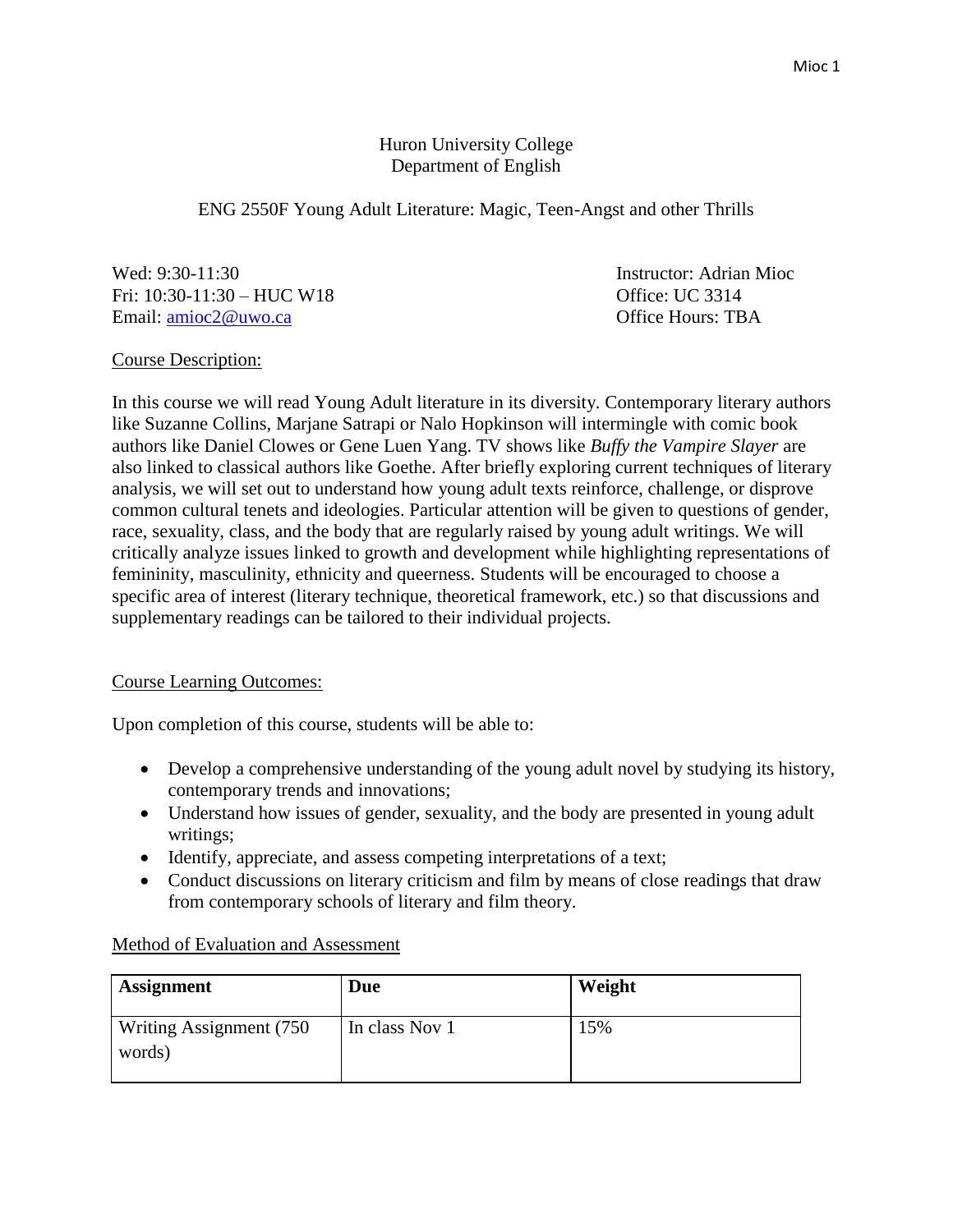| Presentation            | In class $(20 \text{ min.})$    | 15% |
|-------------------------|---------------------------------|-----|
| Term Paper (2500 words) | Due in class Oct 29             | 25% |
| Final Exam              | To be scheduled by<br>Registrar | 30% |
| Participation           |                                 | 15% |

Students must pass *both* term work and the final examination in order to pass the course. Students who fail the term work are not allowed to take the final examination. Students who fail the final examination (regardless of their term work) automatically fail the course.

## Late Policy

All assignments are due by the end of class on the due date and should be handed to the instructor personally. It is the student's responsibility to ensure that the instructor receives the essay.

Late assignments will be penalized at the rate of 2 marks per calendar day until the instructor receives the essay*. Normally, late assignments will receive a grade but no detailed commentary.* 

## **After 7 days, the assignment will not be accepted and a mark of 0/F will be given.**

Selective Bibliography:

Kent Baxter, *The Modern Age: Turn-of-the-Century American Culture and the Invention of Adolescence* (2008) Antero Garcia, Critical Foundations in Young Adult Literature: Challenging Genres Melissa A. Click, *Bitten by Twilight: Youth Culture, Media and the Vampire Franchise* (2010) Rachel Falconer, *The Crossover Novel: Contemporary Children's Fiction and Its Adult Readership* (2009) Alice Trupe, *Thematic Guide to Young Adult Literature*, (2006) Kathryn James, *Death, Gender and Sexuality in Contemporary Adolescent Literature* (2009) Margaret Mackey, *Narrative Pleasures in Young Adult Novels, Films, and Video Games* (2011) Amy Pattee, *Reading the Adolescent Romance: Sweet Valley High and the Popular Young Adult Romance Novel* (2010)

Roberta Seelinger Trites, *Disturbing the Universe: Power and Repression in Adolescent Literature* (2004)

Schedule of Readings & Screenings:

Week 1:

Sept. 6: Introduction to YA Literature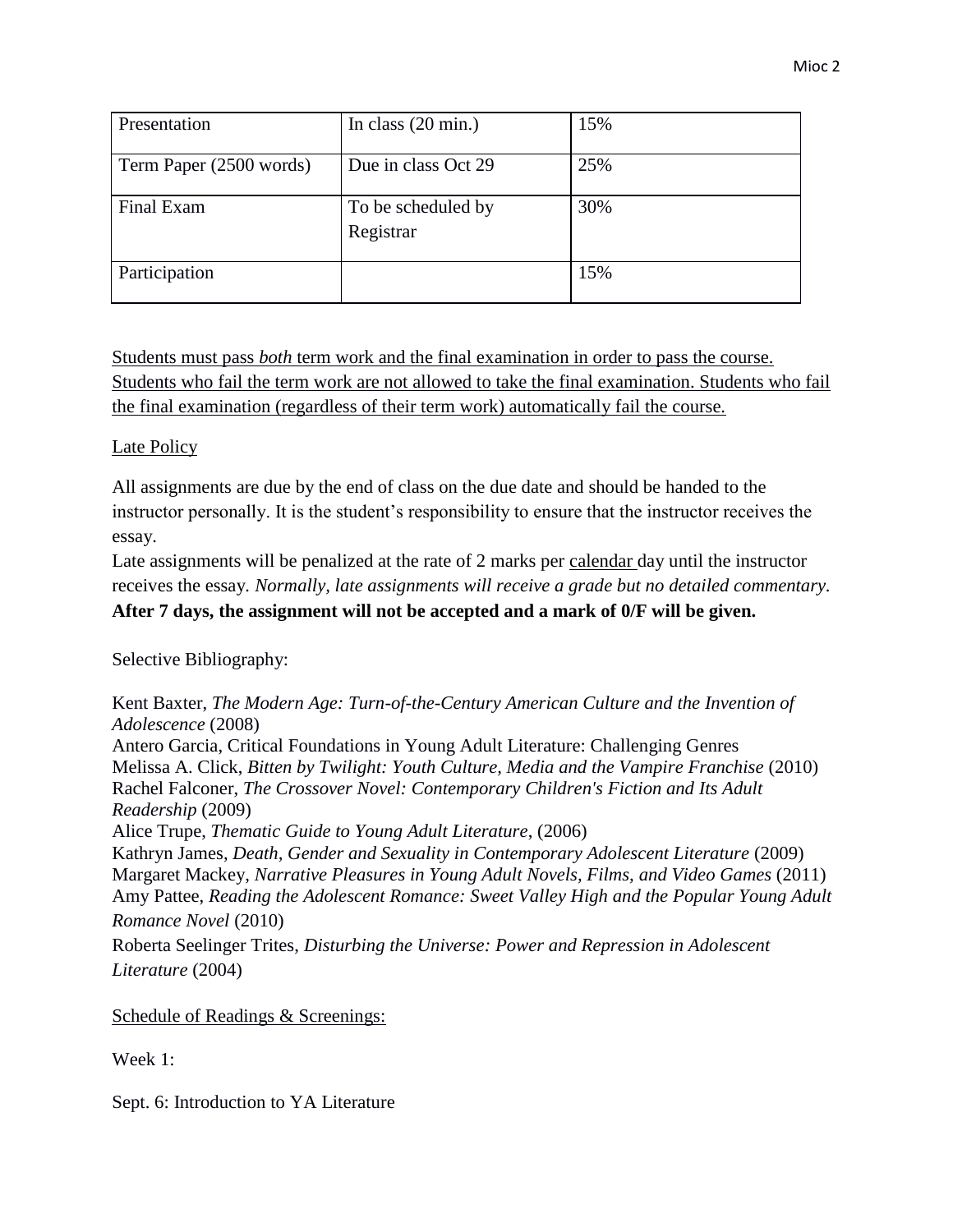Week 2

Sept 11: J. W. Goethe, The Sorrows of Young Werther (1774) Sept 13: J. W. Goethe, The Sorrows of Young Werther (1774)

Week 3

Sept 18: Werther (dir. Pilar Miro 1986) Sept 20: Ghost World (graphic novel 1997)

Week 4

Sept 25: Ghost World (dir. Terry Zwigoff 2001) Sept 27: Ghost World (graphic novel 1997)

Week 5

Oct 2: Nalo Hopkinson, Brown Girl in the Ring (1998) Oct 4: Nalo Hopkinson, Brown Girl in the Ring (1998)

Week 6

Oct 9: Nalo Hopkinson, Brown Girl in the Ring (1998) Oct 11: TV-series, Buffy the Vampire Slayer (1997)

Week 7

Oct 16: TV-series, Buffy the Vampire Slayer (1997) Oct 18: TV-series, Buffy the Vampire Slayer (1997)

Week 8

Oct 23: Marjane Satrapi, Persepolis (2003) Oct 25: Marjane Satrapi, Persepolis (2003)

Week 9

Oct 30 : Marjane Satrapi, Persepolis (movie 2007) Nov 1: Marjane Satrapi, Persepolis (2003)

Week 10

Reading Week

Week 11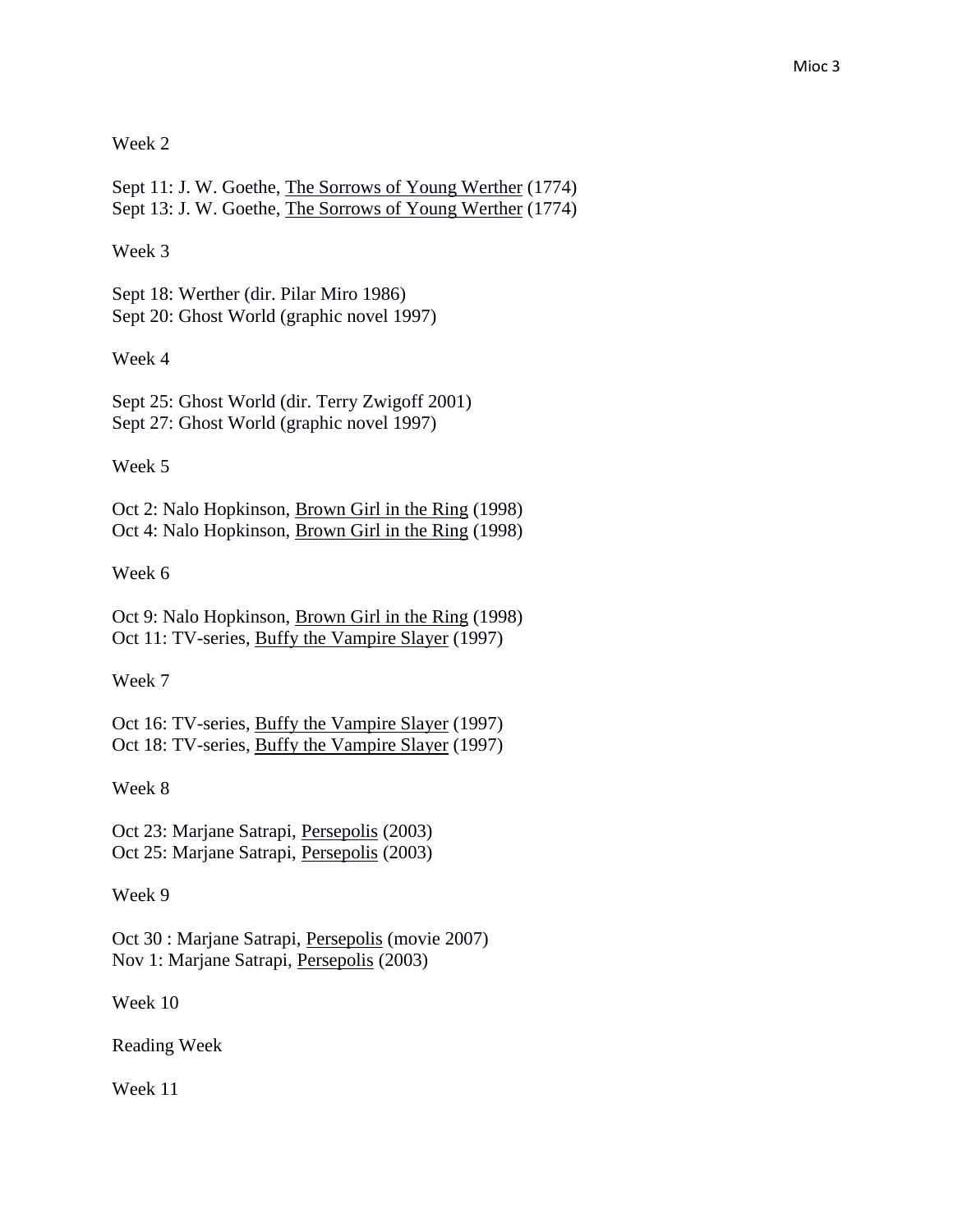Oct 13: Gene Luen Yang, American Born Chinese (2006) Oct 15: Gene Luen Yang, American Born Chinese (2006)

Week 12

Oct 20: Suzanne Collins, The Hunger Games (2008-2010) (vol. I) Oct 22: Suzanne Collins, The Hunger Games (2008-2010) (vol. I)

Week 12

Oct 27: Suzanne Collins, The Hunger Games (movie) Oct 29: Visit Youth Action Center (presentation by youth counselor Greg Moore and Q&A)

Week 13

Dec 4: Review and Conclusion



# **Appendix to Course Outlines: Academic Policies & Regulations 2019/2020**

#### **Prerequisite and Antirequisite Information**

Students are responsible for ensuring that they have successfully completed all course prerequisites and that they have not completed any course antirequisites. Unless you have either the requisites for this course or written special permission from your Dean to enrol in it without them, you may be removed from this course and it will be deleted from your record. If you enrol in this course despite having already taken an antirequisite you may be removed from this course and it will be deleted from your record. Removals for these reasons may not be appealed. You will receive no adjustment to your fees in the event that you are dropped from a course for failing to have the necessary prerequisites or for having already taken the antirequisites.

#### **Conduct of Students in Classes, Lectures, and Seminars**

Membership in the community of Huron University College and Western University implies acceptance by every student of the principle of respect for the rights, responsibilities, dignity and well-being of others and a readiness to support an environment conducive to the intellectual and personal growth of all who study, work and live within it. Upon registration, students assume the responsibilities that such registration entails. The academic and social privileges granted to each student are conditional upon the fulfillment of these responsibilities.

In the classroom, students are expected to behave in a manner that supports the learning environment of others. Students can avoid any unnecessary disruption of the class by arriving in sufficient time to be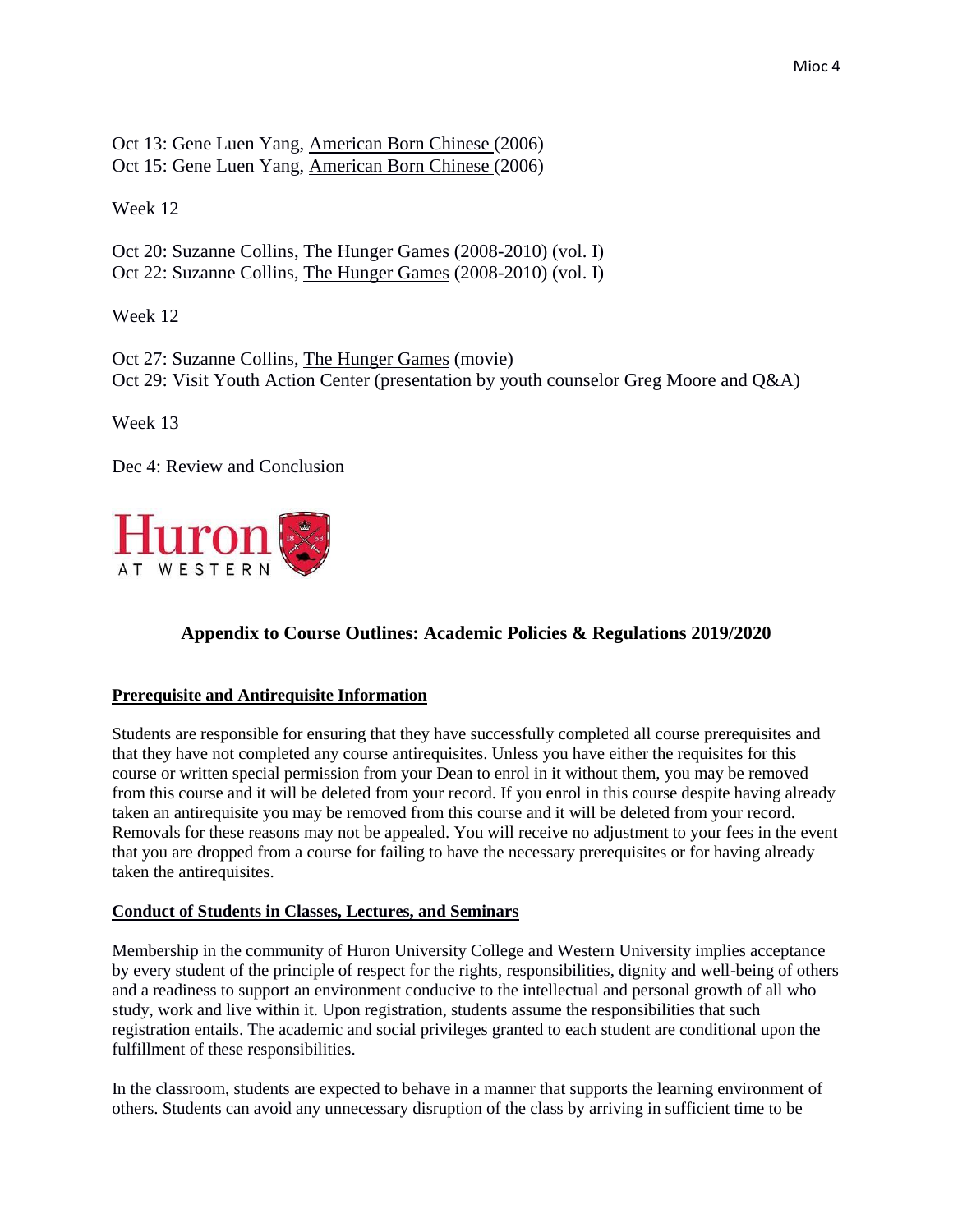seated and ready for the start of the class, by remaining silent while the professor is speaking or another student has the floor, and by taking care of personal needs prior to the start of class. If a student is late, or knows that he/she will have to leave class early, be courteous: sit in an aisle seat and enter and leave quietly.

Please see the Code of Student Conduct at: [www.huronuc.on.ca/sites/default/files/pdfs/Code%20of%20Student%20Conduct.pdf.](http://www.huronuc.on.ca/sites/default/files/pdfs/Code%20of%20Student%20Conduct.pdf)

#### **Technology**

It is not appropriate to use technology (such as, but not limited to, laptops, cell phones) in the classroom for non-classroom activities. Such activity is disruptive and is distracting to other students and to the instructor, and can inhibit learning. Students are expected to respect the classroom environment and to refrain from inappropriate use of technology and other electronic devices in class.

#### **Attendance Regulations for Examinations**

A student is entitled to be examined in courses in which registration is maintained, subject to the following limitations:

1) A student may be debarred from writing the final examination for failure to maintain satisfactory academic standing throughout the year.

2) Any student who, in the opinion of the instructor, is absent too frequently from class or laboratory periods in any course will be reported to the Dean of the Faculty offering the course (after due warning has been given). On the recommendation of the Department concerned, and with the permission of the Dean of that Faculty, the student will be debarred from taking the regular examination in the course. The Dean of the Faculty offering the course will communicate that decision to the Dean of the Faculty of registration.

**Short Absences**: If you miss a class due to a minor illness or other problems, check your course outline for information regarding attendance requirements and make sure you are not missing a test or assignment. Cover any readings and arrange to borrow notes from a classmate. Contact the course instructor if you have any questions.

**Extended Absences**: If you have an extended absence, you should contact the course instructor and an Academic Advisor. Your course instructor and Academic Advisor can discuss ways for you to catch up on missed work and arrange academic accommodations, if appropriate and warranted.

It is important to note that the Academic Dean may refuse permission to write the final examination in a course if the student has failed to maintain satisfactory academic standing throughout the year or for too frequent absence from the class or laboratory.

Please see the policy on Attendance Regulations for Examinations here: [https://www.uwo.ca/univsec/pdf/academic\\_policies/exam/attendance.pdf.](https://www.uwo.ca/univsec/pdf/academic_policies/exam/attendance.pdf)

#### **Class Cancellations**

In the event of a cancellation of class, every effort will be made to post all relevant information on the OWL class site at: [https://owl.uwo.ca/portal,](https://owl.uwo.ca/portal) and on the Huron website at [www.huronuc.on.ca/about/accessibility](http://www.huronuc.on.ca/about/accessibility) .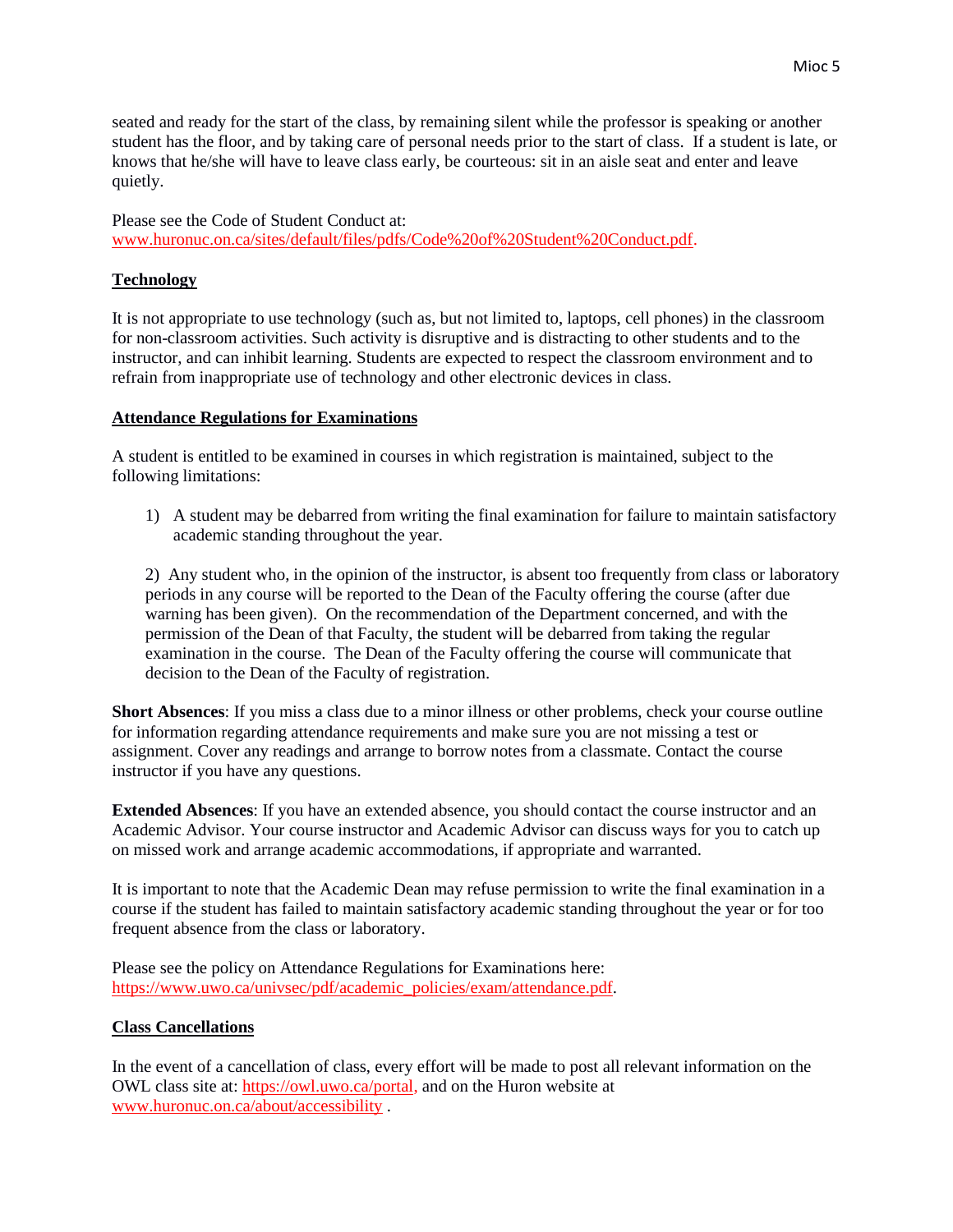#### **Academic Student Support Services**

For advice on course selections, degree requirements, and for assistance with requests for medical accommodation, students should email an Academic Advisor in Huron's Student Support Services at [huronsss@uwo.ca.](mailto:huronsss@uwo.ca) An outline of the range of services offered is found on the Huron website at: [www.huronuc.ca/student-life-campus/student-services/academic-advising.](http://www.huronuc.ca/student-life-campus/student-services/academic-advising)

Department Chairs and Program Directors and Coordinators are also able to answer questions about their individual programs. Their contact information can be found on the Huron website at: [www.huronuc.ca/student-life-campus/art-social-science](http://www.huronuc.ca/student-life-campus/art-social-science) and at [www.huronuc.ca/student-life-campus/management-and-organizational-studies](http://www.huronuc.ca/student-life-campus/management-and-organizational-studies) .

#### **Adding / Dropping Courses**

If you think that you are too far behind to catch up or that your work load is not manageable, you should consult your Academic Advisor. If you consider reducing your workload by dropping one or more courses, this must be done by the appropriate deadlines. Please refer to the Huron website, [huronuc.ca/student-life-campus/student-services/academic-advising](https://huronuc.ca/student-life-campus/student-services/academic-advising) or review the list of official Sessional Dates on the Academic Calendar, available here: [http://www.westerncalendar.uwo.ca/SessionalDates.cfm.](http://www.westerncalendar.uwo.ca/SessionalDates.cfm)

You should consult with the course instructor and the Academic Advisor who can help you consider alternatives to dropping one or more courses. Note that dropping a course may affect OSAP and/or Scholarship/Bursary eligibility.

## **Mental Health & Wellness Support at Huron and at Western**

Students who are stressed, emotionally distressed or in mental health crisis please refer to: [huronuc.ca/student-life-campus/student-services/health-wellness](https://huronuc.ca/student-life-campus/student-services/health-wellness) for a complete list of options about how to obtain help, or email [Huronwellness@huron.uwo.ca](mailto:Huronwellness@huron.uwo.ca) to access your wellness staff directly.

Additional supports for Health and Wellness may be found and accessed at Western through [www.uwo.ca/uwocom/mentalhealth/.](http://www.uwo.ca/uwocom/mentalhealth/)

Huron is committed to providing a safe, welcoming campus for students, staff and faculty by providing confidential assistance to those who have personal safety concerns. Providing a safe and welcoming campus for students, staff and faculty is one of Huron's top priorities.

The Student Emergency Response Team (SERT) provides medical response to 9-1-1 calls on Main, Brescia and Huron campuses which operates 24 hours a day, 7 days a week during the academic year. SERT is dispatched through the campus community Police Service (CCPS) to any medical emergency on campus at (519) 661-3300. For more information about SERT please visit: [sert.uwo.ca/about-sert/about](https://sert.uwo.ca/about-sert/about-sert/)[sert/.](https://sert.uwo.ca/about-sert/about-sert/)

#### **Statement on Academic Integrity**

The International Centre for Academic Integrity defines academic integrity as "a commitment, even in the face of adversity, to five fundamental values: honesty, trust, fairness, respect, and responsibility. From these values flow principles of behaviour that enable academic communities to translate ideals to action." (CAI Fundamental Values Project, 1999).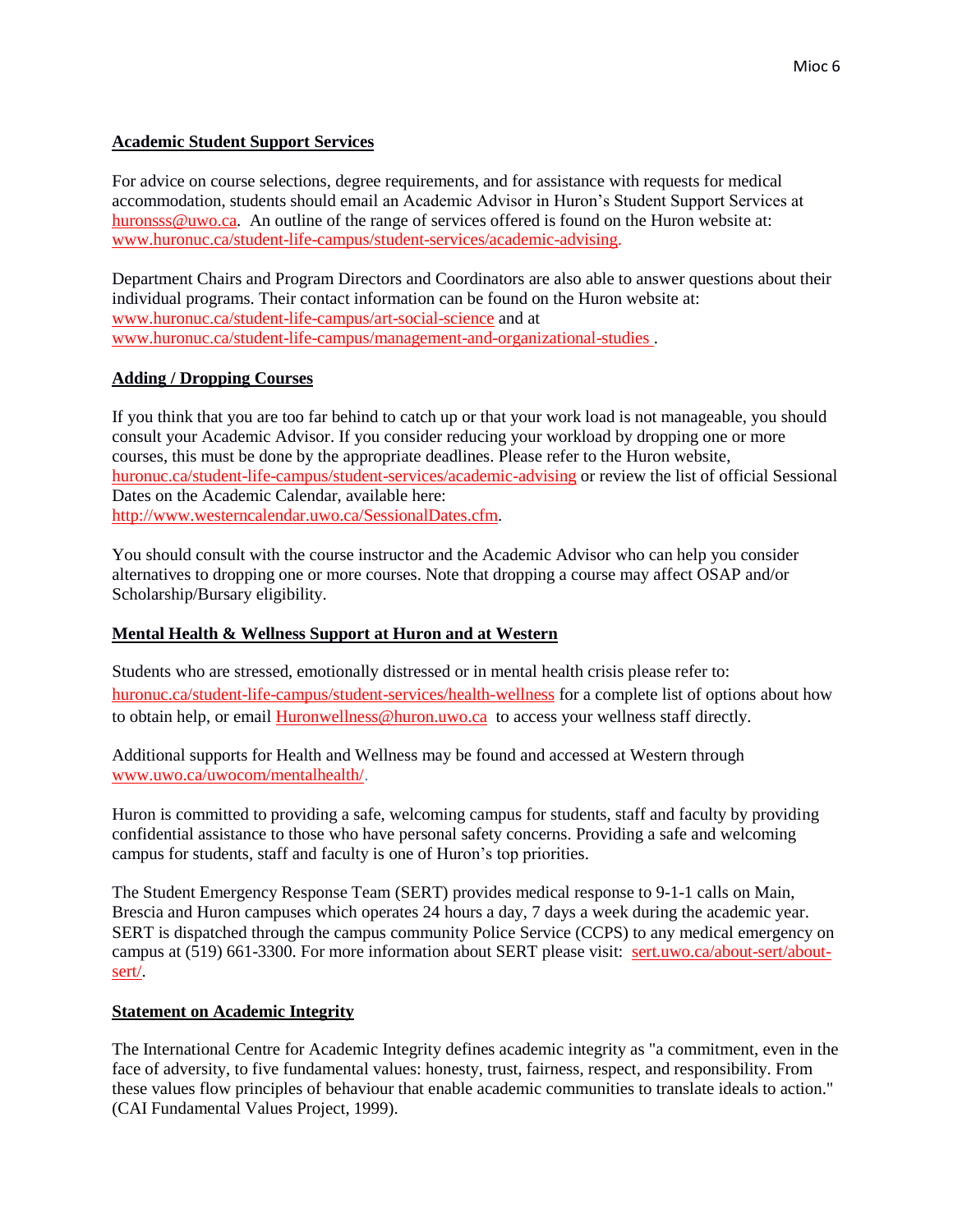A lack of academic integrity is indicated by such behaviours as the following:

- Cheating on tests;
- Fraudulent submissions online;
- Plagiarism in papers submitted (including failure to cite and piecing together unattributed sources);
- Unauthorized resubmission of course work to a different course;
- Helping someone else cheat;
- Unauthorized collaboration;
- Fabrication of results or sources;
- Purchasing work and representing it as one's own.

#### **Academic Integrity: Importance and Impact**

Being at university means engaging with a variety of communities in the pursuit and sharing of knowledge and understanding in ways that are clear, respectful, efficient, and productive. University communities have established norms of academic integrity to ensure responsible, honest, and ethical behavior in the academic work of the university, which is best done when sources of ideas are properly and fully acknowledged and when responsibility for ideas is fully and accurately represented.

In the academic sphere, unacknowledged use of another's work or ideas is not only an offence against the community of scholars and an obstacle to academic productivity. It may also be understood as fraud and may constitute an infringement of legal copyright.

A university is a place for fulfilling one's potential and challenging oneself, and this means rising to challenges rather than finding ways around them. The achievements in an individual's university studies can only be fairly evaluated quantitatively through true and honest representation of the actual learning done by the student. Equity in assessment for all students is ensured through fair representation of the efforts by each.

Acting with integrity at university constitutes a good set of practices for maintaining integrity in later life. Offences against academic integrity are therefore taken very seriously as part of the university's work in preparing students to serve, lead, and innovate in the world at large.

A university degree is a significant investment of an individual's, and the public's, time, energies, and resources in the future, and habits of academic integrity protect that investment by preserving the university's reputation and ensuring public confidence in higher education.

**Students found guilty of plagiarism will suffer consequences ranging from a grade reduction to failure in the course to expulsion from the university. In addition, a formal letter documenting the offence will be filed in the Dean's Office, and this record of the offence will be retained in the Dean's Office for the duration of the student's academic career at Huron University College.**

#### **Statement on Academic Offences**

Scholastic offences are taken seriously and students are directed to read the appropriate policy, specifically, the definition of what constitutes a Scholastic Offence, as per the Academic Calendar: [http://www.westerncalendar.uwo.ca/PolicyPages.cfm?PolicyCategoryID=1&Command=showCategory&](http://www.westerncalendar.uwo.ca/PolicyPages.cfm?PolicyCategoryID=1&Command=showCategory&SelectedCalendar=Live&ArchiveID=#SubHeading_189) [SelectedCalendar=Live&ArchiveID=#SubHeading\\_189](http://www.westerncalendar.uwo.ca/PolicyPages.cfm?PolicyCategoryID=1&Command=showCategory&SelectedCalendar=Live&ArchiveID=#SubHeading_189) .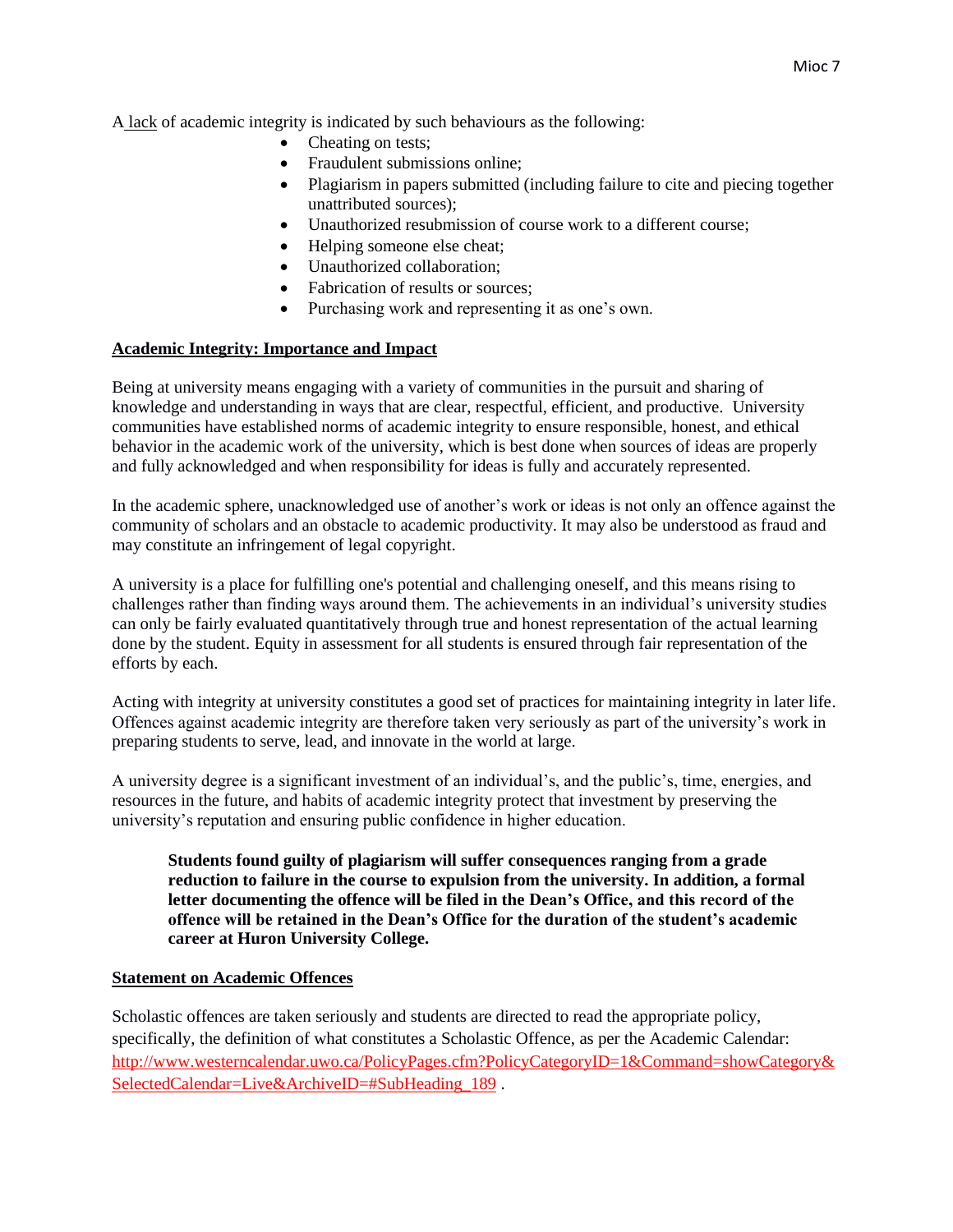## **Turnitin.com**

All required papers may be subject to submission for textual similarity review to the commercial plagiarism detection software under license to the University for a detection of plagiarism. All papers submitted for such checking will be included as source documents in the reference database for the purpose of detecting plagiarism of papers subsequently submitted to the system. Use of the service is subject to the licensing agreement, currently between Western University and Turnitin.com.

## **Computer-Marked Tests/exams**

Computer-marked multiple-choice tests and/or exams may be subject to submission for similarity review by software that will check for unusual coincidences in answer patterns that may indicate cheating.

## **Clickers**

Personal Response Systems ("clickers") may be used in some classes. If clickers are to be used in a class, it is the responsibility of the student to ensure that the device is activated and functional. Students must see their instructor if they have any concerns about whether the clicker is malfunctioning. Students must use only their own clicker. If clicker records are used to compute a portion of the course grade:

- the use of somebody else's clicker in class constitutes a scholastic offence
- the possession of a clicker belonging to another student will be interpreted as an attempt to commit a scholastic offence.

#### **Policy on "Special" Accommodation**

Students who require **special** accommodation for tests and/or other course components must make the appropriate arrangements with the Student Development Centre (SDC). Further details concerning policies and procedures may be found at: <http://www.sdc.uwo.ca/ssd/index.html> .

#### **Policy on "Academic" Accommodation - Medical / Non-Medical Grounds**

Students who require academic accommodation for tests and/or other course components must make the appropriate arrangements with the Student Development Centre (SDC). Further details concerning policies and procedures may be found at: [http://www.sdc.uwo.ca/ssd/index.html.](http://www.sdc.uwo.ca/ssd/index.html)

#### **(a) Medical Grounds for assignments** *worth 10% or more of final grade***: Go directly to Huron Support Services/ Academic Advising, or email [huronsss@uwo.ca](mailto:huronsss@uwo.ca)** .

University Senate policy, which can be found at,

[https://www.uwo.ca/univsec/pdf/academic\\_policies/appeals/accommodation\\_medical.pdf](https://www.uwo.ca/univsec/pdf/academic_policies/appeals/accommodation_medical.pdf),requires that all student requests for accommodation on medical grounds for assignments worth 10% or more of the final grade be made directly to the academic advising office of the home faculty (for Huron students, the "home faculty" is Huron), with supporting documentation in the form (minimally) of the Senate-approved Student Medical Certificate found at:

[https://www.uwo.ca/univsec/pdf/academic\\_policies/appeals/medicalform.pdf](https://www.uwo.ca/univsec/pdf/academic_policies/appeals/medicalform.pdf).

The documentation is submitted in confidence and will not be shown to instructors. The advisors will contact the instructor when the medical documentation is received, and will outline the severity and duration of the medical challenge as expressed on the Student Medical Certificate and in any other supporting documentation. The student will be informed that the instructor has been notified of the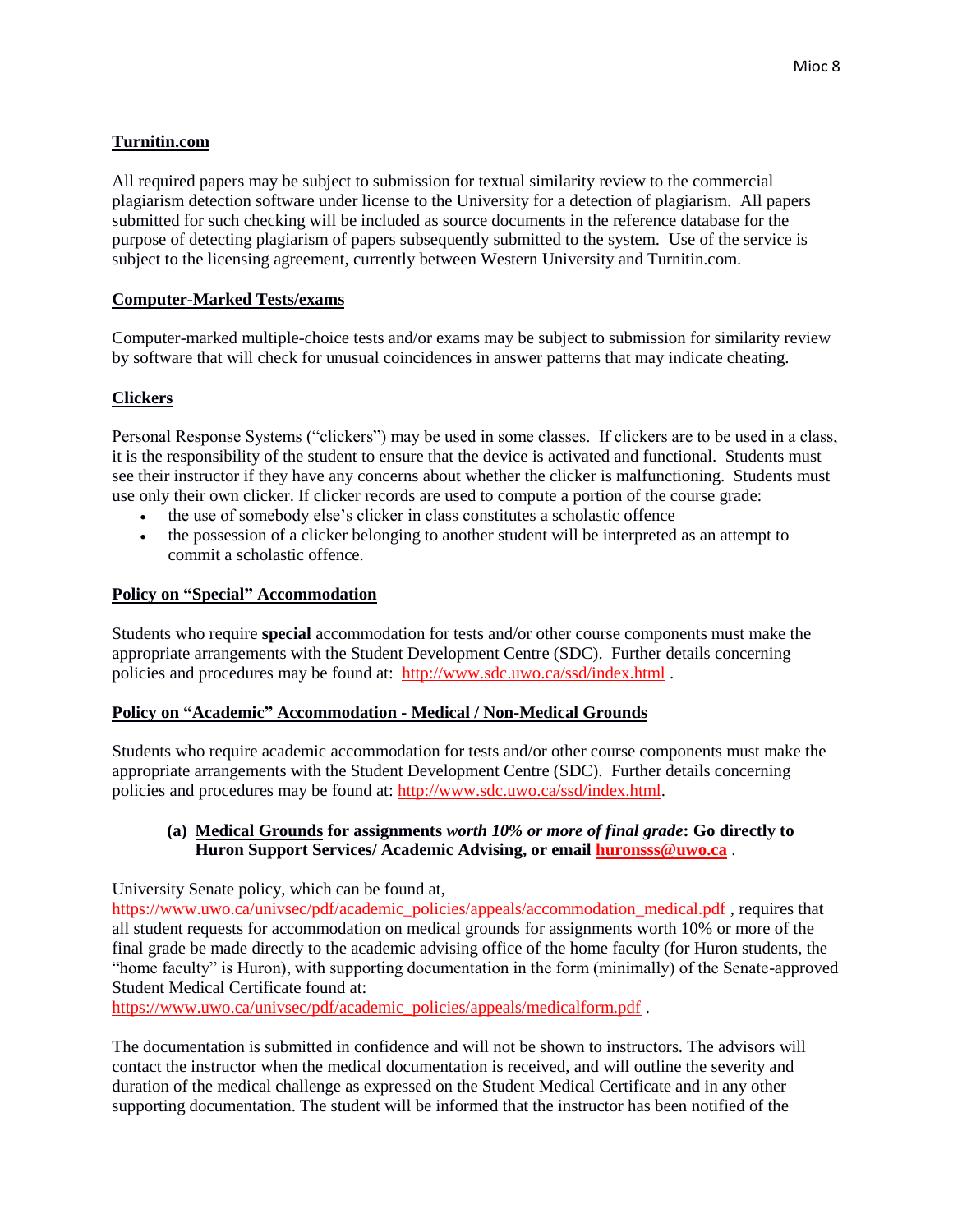presence of medical documentation, and will be instructed to work as quickly as possible with the instructor on an agreement for accommodation.

The instructor will not normally deny accommodation where appropriate medical documentation is in place and where the duration it describes aligns with the due date(s) of assignment(s). Before denying a request for accommodation on medical grounds, the instructor will consult with the Dean. The instructor's decision is appealable to the Dean.

#### **(b) Accommodation on Medical Grounds for assignments worth** *less than 10%* **of final grade: Consult Instructor Directly**

When seeking accommodation on medical grounds for assignments worth less than 10% of the final course grade, the student should contact the instructor directly. The student need only share broad outlines of the medical situation. The instructor **may** require the student to submit documentation to the academic advisors, in which case she or he will advise the student and inform the academic advisors to expect documentation. The instructor may not collect medical documentation. The advisors will contact the instructor when the medical documentation is received, and will outline the severity and duration of the medical challenge as expressed on the Student Medical Certificate and in any other supporting documentation. The student will be informed that the instructor has been notified of the presence of medical documentation, and will be instructed to work as quickly as possible with the instructor on an agreement for accommodation.

The instructor will not normally deny accommodation where appropriate medical documentation is in place and where the duration it describes aligns with the due  $\text{date}(s)$  of assignment(s). Before denying a request for accommodation on medical grounds, the instructor will consult with the Dean. The instructor's decision is appealable to the Dean.

## **(c) Non-Medical Grounds: Consult your Instructor directly.**

Where the grounds for seeking accommodation are not medical, the student should contact the instructor directly. Late penalties may apply at the discretion of the instructor. Apart from the exception noted below, academic advisors will not be involved in the process of accommodation for non-medical reasons.

Where a student seeks accommodation on non-medical grounds where confidentiality is a concern, the student should approach an academic advisor with any documentation available. The advisors will contact the instructor after the student's request is received, and will outline the severity and duration of the challenge without breaching confidence. The student will be informed that the instructor has been notified that significant circumstances are affecting or have affected the student's ability to complete work, and the student will be instructed to work as quickly as possible with the instructor on an agreement for accommodation. Before denying a request for accommodation where documentation has been submitted to an academic advisor, the instructor will consult with the Dean. The instructor's decision is appealable to the Dean.

#### **Requests for Academic Consideration Using the Self-Reported Absence Form**

The full Policy on Academic Consideration for student Absences – Undergraduate Students in First Entry Programs is available at: [https://www.uwo.ca/univsec/pdf/academic\\_policies/appeals/Academic\\_Consideration\\_for\\_absences.pdf](https://www.uwo.ca/univsec/pdf/academic_policies/appeals/Academic_Consideration_for_absences.pdf) .

Students who experience an unexpected illness or injury or an extenuating circumstance (48 hours or less)

that is sufficiently severe to temporarily render them unable to meet academic requirements (e.g.,